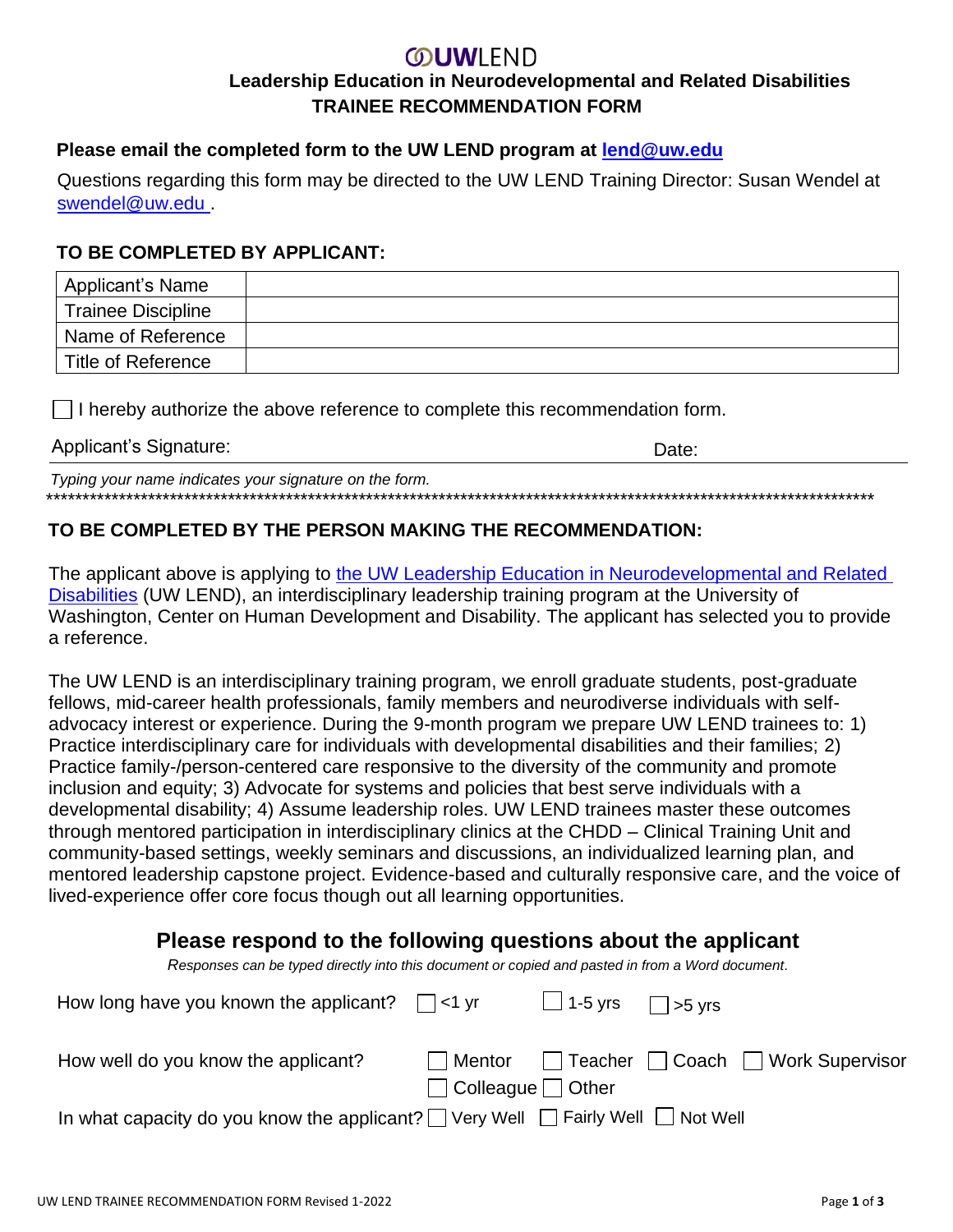Please describe your relationship with the applicant:

Please describe qualifications, traits or accomplishments you feel are significant in demonstrating the applicant's ability to complete the LEND program and to assume a leadership role in the area of developmental disabilities.

What areas do you consider the applicant to be ready for growth and learning?

Please indicate the confidence with which you would or would not recommend the applicant for acceptance to the UW LEND program:

| Recommend |
|-----------|
|           |

Recommend with Reservations

Do Not Recommend

| Reference Name         | Reference Title |  |
|------------------------|-----------------|--|
| <b>Reference Email</b> |                 |  |
| Reference Signature    | Date            |  |

UW LEND TRAINEE RECOMMENDATION FORM Revised 1-2022 **Page 2** of **3** Page 2 of **3** *Typing your name indicates your signature on the form.*